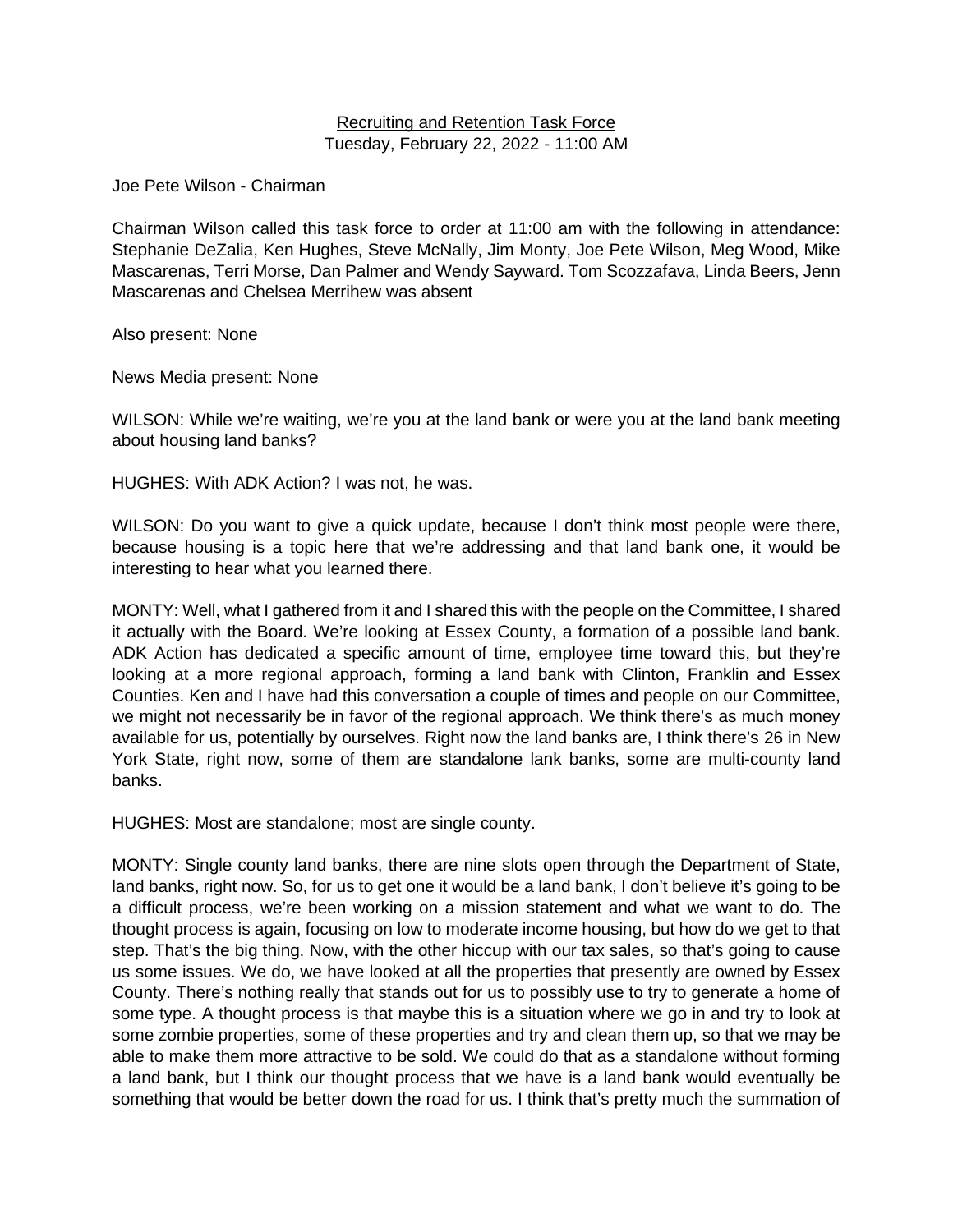where we are. We put together a mission statement, I know there's also been some though of a multi-use type of facility where we're combining mental health services, addiction services, something under one roof with potential for people to stay there where they can receive help, basically 24/7 and, but there's a lot of factors that go into that, you know, availability of public transportation, availability of medical services, and stuff.

HUGHES: Food

MONTY: Food and stuff, stuff of this nature. So, we're really looking at the full package. Our hope is by June to have something to bring to the Board, as far as, what we think we should be. Does that pretty much sum it up?

HUGHES: Yeah and ADK Action's doing this series of three roundtables, the first one I watched, I didn't participate in, but this one is March 16<sup>th</sup> and then they'll have another at a future date. So, they'll be able to service Essex County well in terms of a NGO who can provide some support. They're putting in a lot of energy into this. So, in terms of recruitment in retention, I think you're right, you know, this is my first time sitting at this committee, but be able to house individuals that want to work for the County is a big deal and so I am looking forward to figuring how those two very important conversations intersect.

MONTY: And good affordable housing.

HUGHES: Yeah, amen.

MASCARENAS: And I think as an unintended benefit, housing, just anybody who wants to work in Essex County, not just for us as an employer, but you know Mountain Lake Services is struggling. Everybody, I steal from those agencies, they steal from me, this is just kind of what's happening, it's going in circles, so just helping the overall employment industry of the County is a big part of getting some level of affordable housing.

WILSON: Let me jump in for a second, so we had a guest scheduled, but it looks like, I don't mean…

MASCARENAS: I had it for March 7<sup>th</sup>.

WILSON: Oh, okay. we'll straighten that out.

MASCARENAS: He is coming on March 7<sup>th</sup>.

WILSON: Oh, perfect, okay.

MASCARENAS: That was on the email that you sent me, March 7<sup>th</sup>. So, I scheduled him for the  $7<sup>th</sup>$ .

WILSON: So, then that was my fault. I got confused.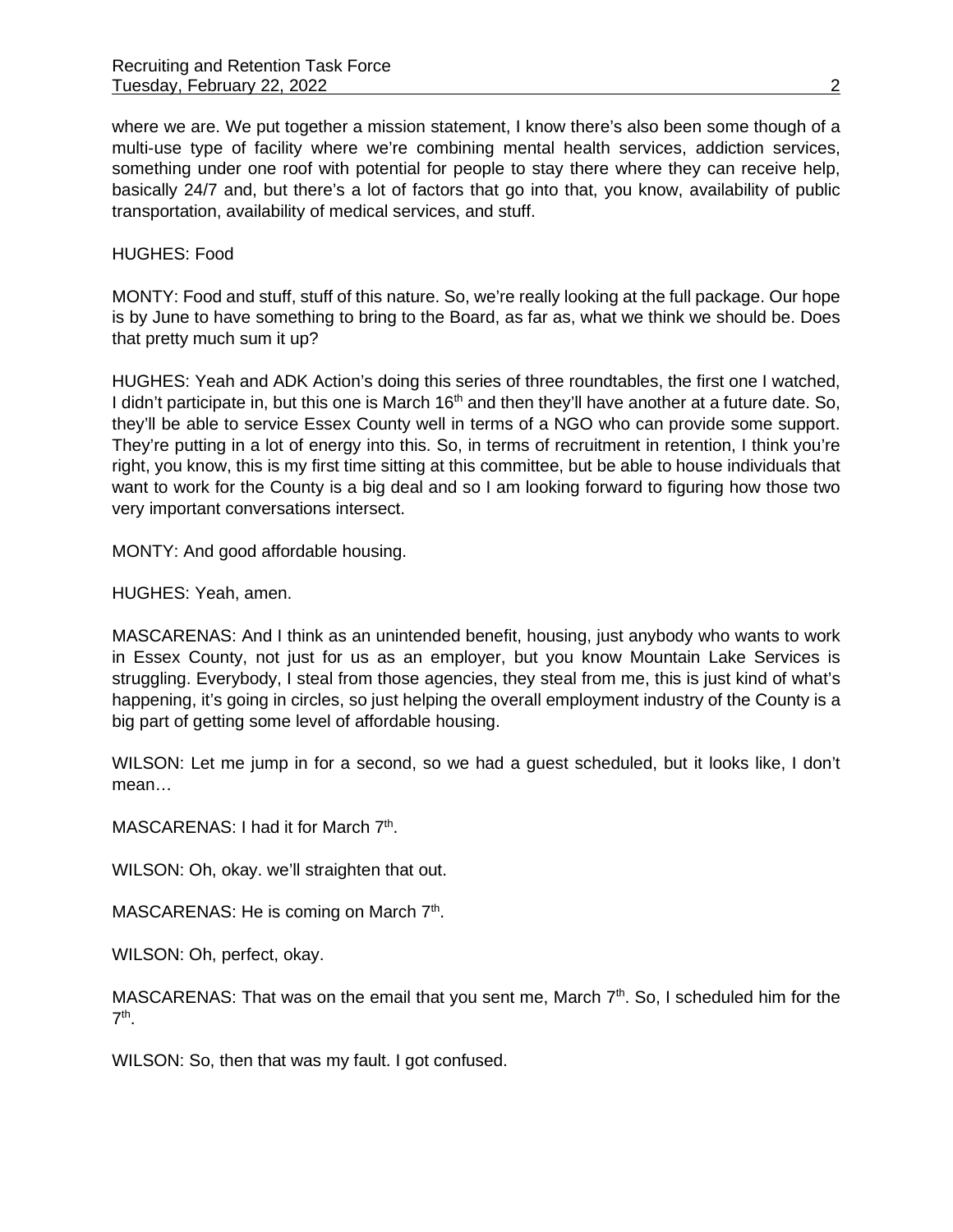MASCARENAS: I can certainly explain it, if you want to get the ball rolling. Jim sits on ACAP, it's not a lot of…

WILSON: Well, we got a couple of new members here, too. So, have you seen the report, the first iteration, that this committee did? So, the priorities that were identified were; daycare, professional marketing strategies and operations, affordable housing, working with North Country Community College, succession planning and then miscellaneous items for future discussion and the housing and daycare are issues that there's already a lot going on and Mike and Dan have been working on the daycare piece and there's some State impetus behind this, too and some grants coming. So, I messed up the dates for today for when our guest was coming.

## MASCARENAS: That's okay.

WILSON: So, maybe we'll get a brief update, but then the housing piece is so key and there's a lot of different efforts going on. ACAP is big in the land bank, North Elba has done a lot on their own. I know individual towns, you know Keene is doing stuff. So, I think that we're going to end up is not one universal strategy, it's going to have to be what fits in the different sectors of the County. You know property values are different in Schroon Lake than maybe in another town and so the land bank might work well in some areas, but not a town with higher property values, it will be harder to get it off the ground or more expensive. But, then in that conversation at the last meeting of 2021 where we had Larry Reagan.

## PALMER: Yeah, Larry Reagan

WILSON: Who's doing the housing development on West Valley Road in Lake Placid and we had investigated with him, is there a possibility in other parts of Essex County that type of big project, that's grant funded, private money funded, you know to do a larger scale and the one town that fit the basic criteria was really Ticonderoga, so if we want to peruse that we should pull Mark Wright in and explore with Larry about some of the criteria, also address, this is what made me think of it, what you were saying, it has to be close to health care, walkable to shopping, walkable to public transportation, can you guys remember what else?

MASCARENAS: Basically access to amenities.

WILSON: So, you could live without a car and that Ticonderoga was the town that most closely fit his requirements. So, if we want to peruse that, we should maybe get Larry in, talk to Mark, too, bring Mark in to see if that's a possibility for his town.

MASCARENAS: And typically the one thing that makes those types of public/private partnerships work in terms of housing is property. So, with us getting in the season where we're doing foreclosures/tax sales, the land bank is similar depending on what you would be depending on. So, the government had a piece of property or something that makes it more affordable for the builder, which keeps the costs down. Those are the types of things; Ticonderoga was looking to see if they owned any property that might fit the bill in that area. We certainly don't at this time, we only have a handful left and we looked at those as part of the land bank discussion. So, that's a piece of that process that will come.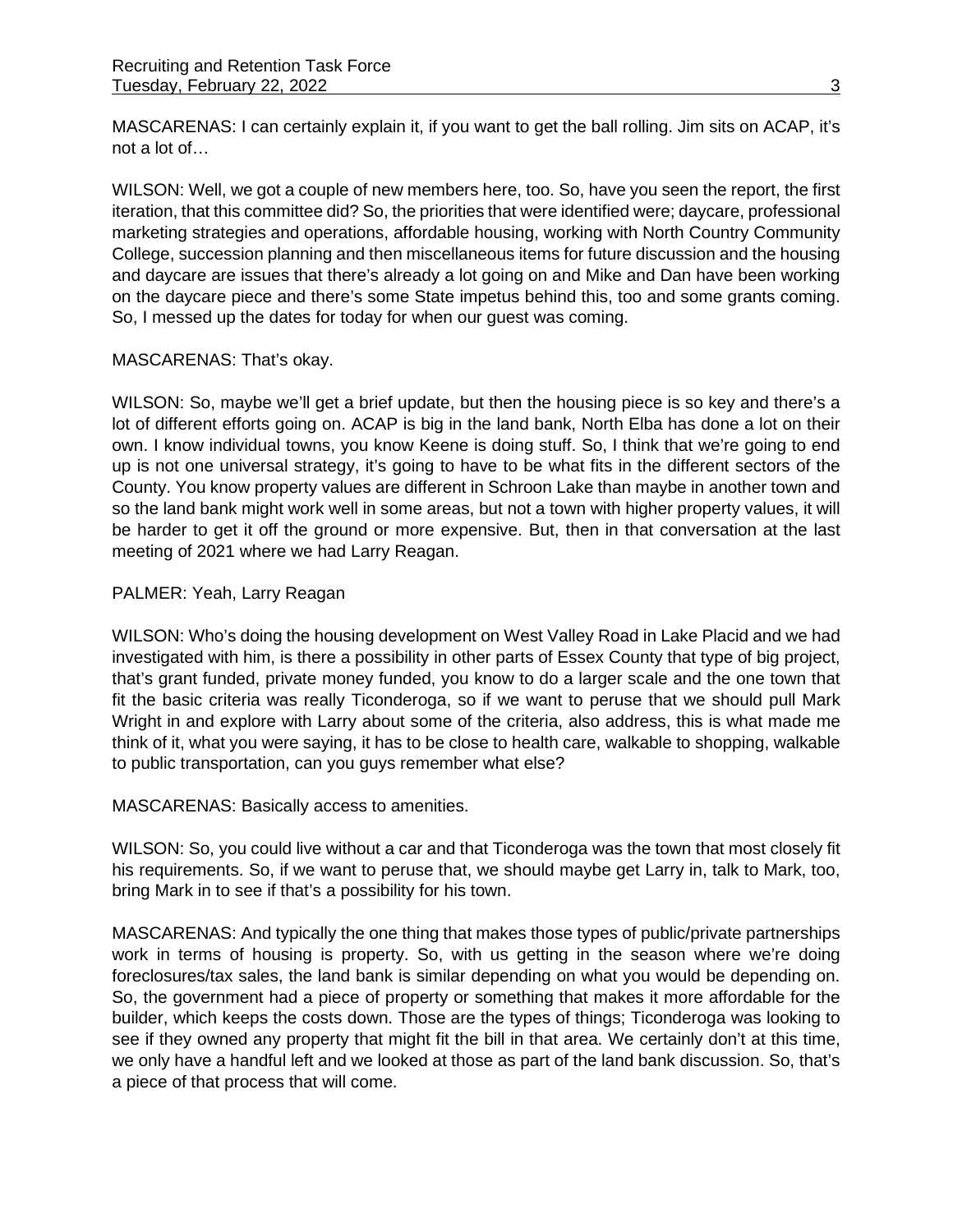WILSON: In Lake Placid, in North Elba they had a private donor.

#### MASCARENAS: Exactly

WILSON: So, there wasn't the investment in buying the land that would help, as Mike as saying, help make it a project that could go ahead is that they got a gift of land. So, yeah I think that if this group wants to peruse more of the housing we're going to have to support the land bank idea, continue with private developer like Larry Reagan and then see what's maybe coming up already in some of the towns that the County can contribute to in some way, either through an existing agency or a broader grant writing to support what's going on in individual towns. So, that's kind of where we are with housing. Any thoughts people have, because maybe we'll do the same with the childcare as a little update on where we are, because I know the two of you have done a bunch on that. But, does anyone have any other thoughts on housing?

MONTY: I think the donation aspect, not only just in Ti can work, but it can work in any community, because there are people in everyone's community that maybe willing to support something like this for a tax write-off.

HUGHES: Donations were an aspect.

MONTY: Exactly, was a huge aspect of it, that once we facilitate an idea and we get it out there, people may decide, hey, this is a great idea, maybe I have 3 acres of land that sits in the middle of someplace and I don't need it, I want to support this, I want to support Essex County, I want to support putting people in homes, here, here's a piece of property that I'll donate to you and stuff. So, I think once we get concrete on what we want to do, I think then we'll start seeing some, right now we're talking baby steps.

MASCARENAS: In the area of the land use that we struggle with is the APA requirements that will continue to be problematic, likely in perpetuity, without being able to get hamlet expansion, because our housing stock is pretty much at its maximum level, right now in every community, because it was determined, years ago, when the blue line was drawn, right? So, your hamlet's your hamlet and being that's usually where affordable housing can occupy, it's not in those areas where you're subdividing or have multiple acreage or you know, that kind of thing. So, you know there is potential to approach APA, absolutely and ask them for hamlet expansions and those types of things.

WILSON: And one of the things and Friday really highlights is, that often the properties that are the most affordable for us to start on are in the path of climate change. I mean, you look at what happened in the Town of Jay on Friday and I know in Keene as we've tried to identify properties, that most affordable are the most prone to flooding and I think we've got take that in mind as we look at these projects, but it also opens doors. In Keene we've been exploring working with the nature conservancy to try and get around that. How do we, you know, do some flood plain protection projects, but then work with a private donor to free property that's out of the flood plain. So, I think we've got to be aware of not setting up future problems by, oh look, there's all this property down by the river, but that's in Keene. When I looked, our property that's most affordable is the stuff with water marks up the side of it and how do we move our development away from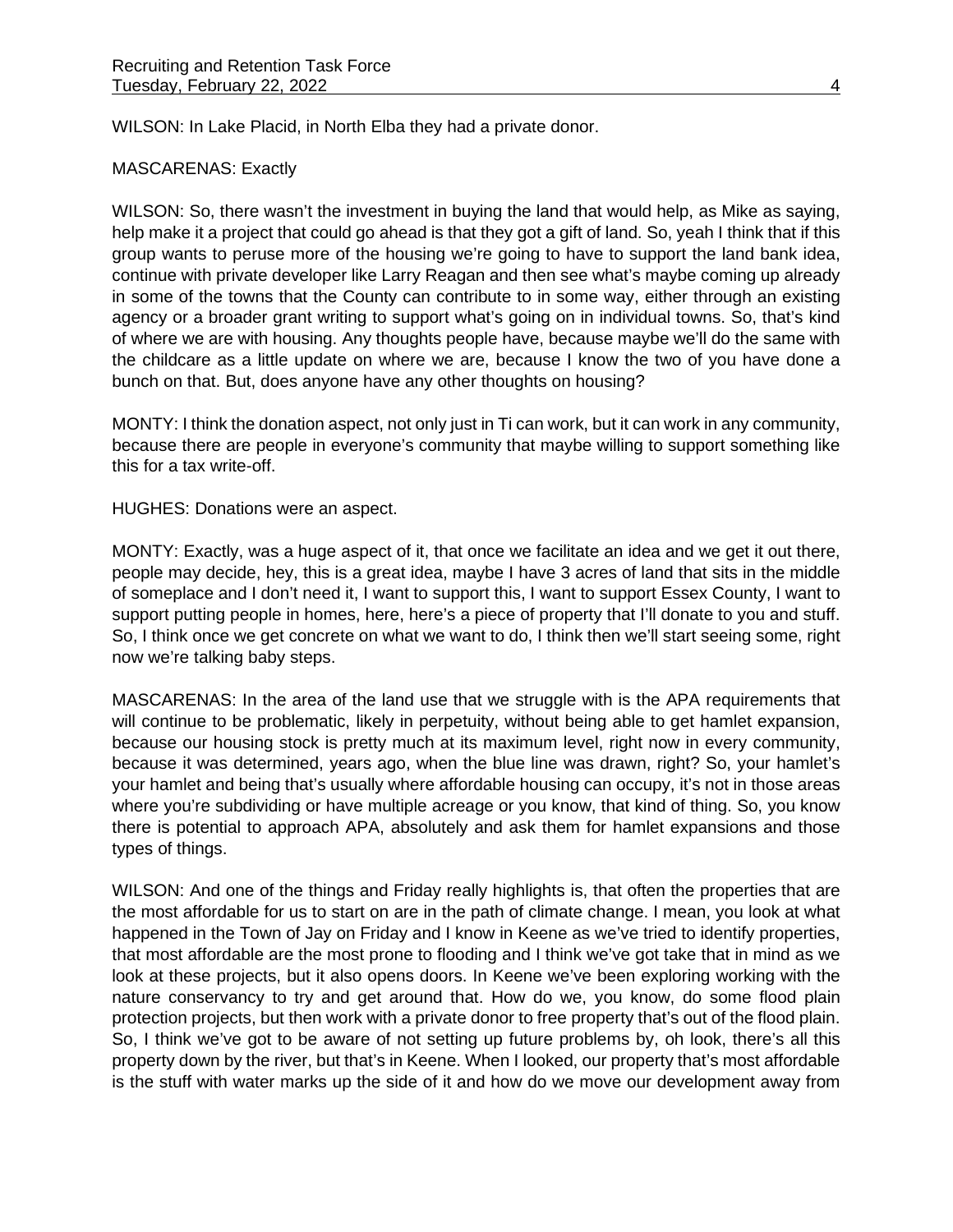those areas so that people can have a safe, you know, house that they're not going to be facing a disaster expense, you know during their ownership.

WOOD: Are you taking into account a need for utilities, like sewer and water?

MASCARENAS: Absolutely

WILSON: And again that…

MASCARENAS: That's a big part.

WOOD: Because that's a huge issue for a town like Schroon.

WILSON: For Ticonderoga that was one of the things that made it attractive.

MASCARENAS: I was part of the Planning Office before I moved to Commissioner and in that area that Joe Pete is speaking to in Jay, was where the majority of the buyouts happened following Hurricane Irene. I did all the work there and unfortunately what happens after those buyouts is those spaces become green spaces in perpetuity. You can't put permanent structures on them moving forward and any of that, but these were all people that were contributing to water/sewer infrastructure; right? So, when you buyout between 40-70 homes in that district, what happens? Everybody's debit service goes up, because now there's less payers on the system. The ability to expand the hamlet doesn't exist; right? So, the ones that are left behind are charged with an increased burden in those communities.

MORSE: In Ticonderoga, Lowes, that beautiful warehouse type building, is that something that could be converted into apartment complex?

MASCARENAS: That's a good question.

MCNALLY: It's going to take years before they do anything with that building. What that building was built for Lowes for long term lease and we approach them for using the building for a campus for North Country and the owners of that building have Lowes in this crazy amount of money lease and they're not going to terminate that lease.

MORSE: I see.

MASCARENAS: Yeah, they're still getting paid.

WILSON: They wanted like \$7 million to buy the building and the lease was like \$100,000.00 a month. It was insane.

MCNALLY: So, that building is going to sit there until the lease ends. I think it's been 7-8 years, so they probably got 10 more years left on it.

MORSE: Just curious, thank you.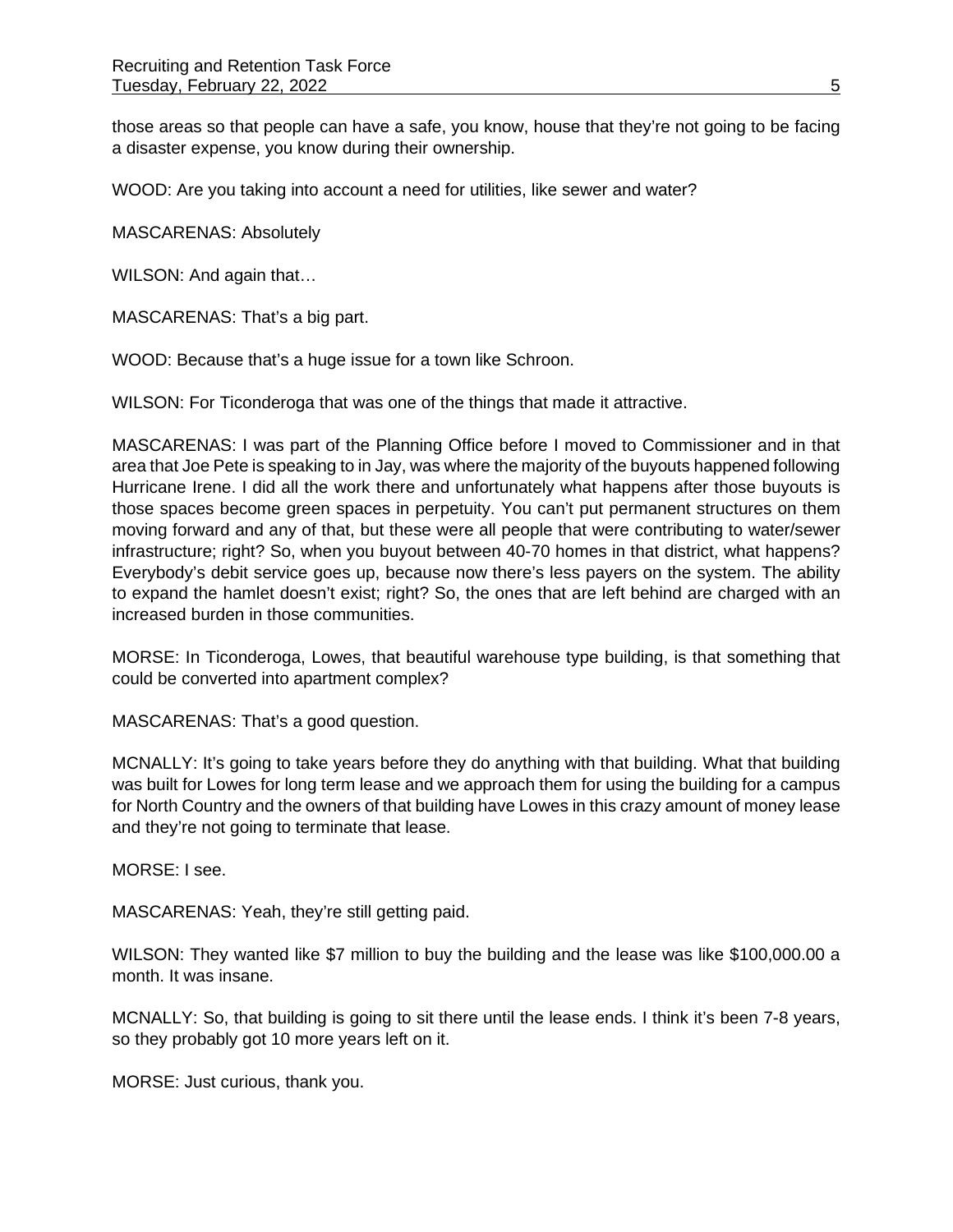HUGHES: So, I'm trying to understand, I want to make sure I understand, recruitment and retention, the purpose of this committee to recruit people to come work for the County and retain them once they do come here. So, if we're talking about housing, we're talking about housing for potential County employees. Is that a fair statement? So, would it be appropriate to find a way to cherry pick, maybe not the word, put in front of the line when it comes to a land bank or when it comes to localized housing? Because, if we open the land bank or local town housing just to anybody HAPEC for example or anybody that that land bank establishes as meets the criteria, well one of the criteria should be I want to work for the County or hey, I do work for the County and that pump them up ever further than someone else who didn't work for the County. I just want to make sure that I'm understanding correctly that we're talking about housing, we're talking about housing for County employees and if we're talking about a land bank that's not necessarily for County employees, but there should be a caveat that a potential County employee would be able to jump to the front of the line or even somebody else who needed it, because they're going to work for the County.

WILSON: And we haven't talked about that specifically.

#### MASCARENAS: No

WILSON: But, I suspect and you can correct me if I'm wrong, that depending on the funding sources, like CDBG funding requirements for who the house can go to are pretty strict.

MASCARENAS: Right

WILSON: You know there's going to...

MASCARENAS: HUD, they're HUD qualifications, that's what those are.

WILSON: So, we may be hoping that by improving housing stock we're indirectly helping, but we may find if we do a County project it could be, you know if we identity a piece of property or something big, like the Lowes lot, we may find that could do a project like that, but it's going to be really dictated by the funding stream.

HUGHES: So, we may not have a lot of authority in this Committee to go back to the Board of Supervisors to guarantee housing for future or current employees.

WILSON: Exactly, but with childcare we're on a different track with that, I think. If we want to switch to do an update on childcare?

MASCARENAS: Yeah, if everybody's good. What's going to happen on March  $7<sup>th</sup>$ , is when Alan Jones to coming to our meeting. We've been in negotiation with Alan since he learned of our daycare issue. Some of you may have sat in on a meeting that they did come to and they basically kind of did their plug. What they're requesting out of ARPA funding is \$100,000.00 a year over a 3-year period to try and increase daycare in our County. They're looking to get 10 a year for a total for 30 was their request. So, how are they going to do that? They're going to do that by giving mini-grants to different providers in be able to maintain, so setup costs for people to do remediation to their homes that would allow them to then house young people. They're going to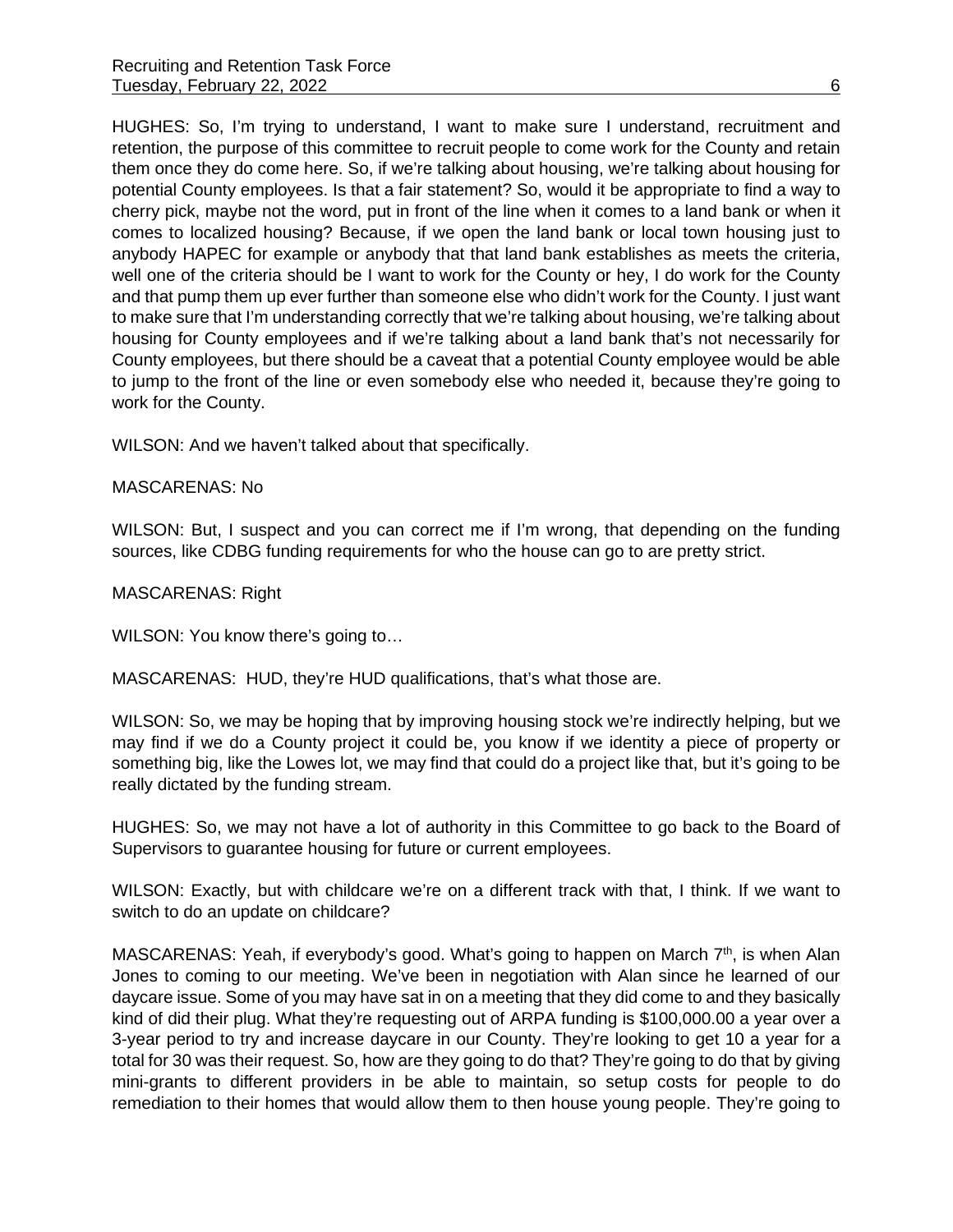target our more populated areas. The areas that seem to be in the biggest need in terms of that. What Dan and I are suggesting to the Board is that we don't do a 3-year, that we do a 1-year and reevaluate after the first year to make sure they're hitting their benchmarks in terms of if it's working. There's two reasons for that; number one, I think it's prudent to do such. I think, you know, we can get that paid for by the \$7 million that we received from the Federal Government, so we would basically contract with ACAP to do that work for us. So, we want to make sure that works. Number Two, the State's recognizing the shortfalls, currently in quality daycare, not only in our region, but New York State and Governor Hochul has addressed that in her most recent budget by offering grant dollars for "grant deserts" is what she's calling it.

#### WILSON: Childcare deserts.

MASCARENAS: Is what she's referring to. So, I think I want to see where that goes and what the criteria is. Why would we spend our money on something that you can get somewhere else, is kind of our thought process on that. So, I think if we did a trial run on a year basis, see how this goes. This is a program that they are running in a couple of other counties and it seems to be successful in terms of establishing better daycares around. Currently we don't have the capacity to do it here, at the County. We still don't have the capacity, we don't have the space, the school is still in limbo, they're waiting on Department of Education on wording on their funding and whether that's going to be approved or not, with that being said, we simply don't have any space to do daycare here and our only ability, I feel, is to extend that out into the general public and try and let the private sector take care of the daycare problems, not only of our County, but of every employer in our County that's having that issue.

WILSON: Yeah and so this relates to your question about housing and can we make it for specific County employees, in a lot of what we're talking about in this are big strategies, it's for improving the conditions for employment all over the County and with the focus on the County workforce. That's really the goal of it, but knowing that with some of these things really we're trying to improve the general conditions and you know get as much benefit for the County as possible, but we can't build houses with Federal money just for County employees or if we started our own daycare here, it's a lot of investment and compliance and cost, so why not boost the general, you know the conditions across the County.

HUGHES: And the data collection, I did read that report a couple of months ago. In the data collection, did the County employees indicate that they did prefer to have daycare in their own community where they stomped and dropped or did they indicate that they would love to have it here at the County?

MASCARENAS: I don't believe they said anything.

SAYWARD: They didn't say anything. We asked if employer based childcare would make a difference to come to work here or not. You know, like 80% said yes, but then one of the other questions was the one where it would need to be based in their hometown was there was a lot of need for afterschool daycare, because most of the daycare providers, now that they have, can't take any more kids, so they can't have afterschool children. They save their spaces for full-time children, obviously.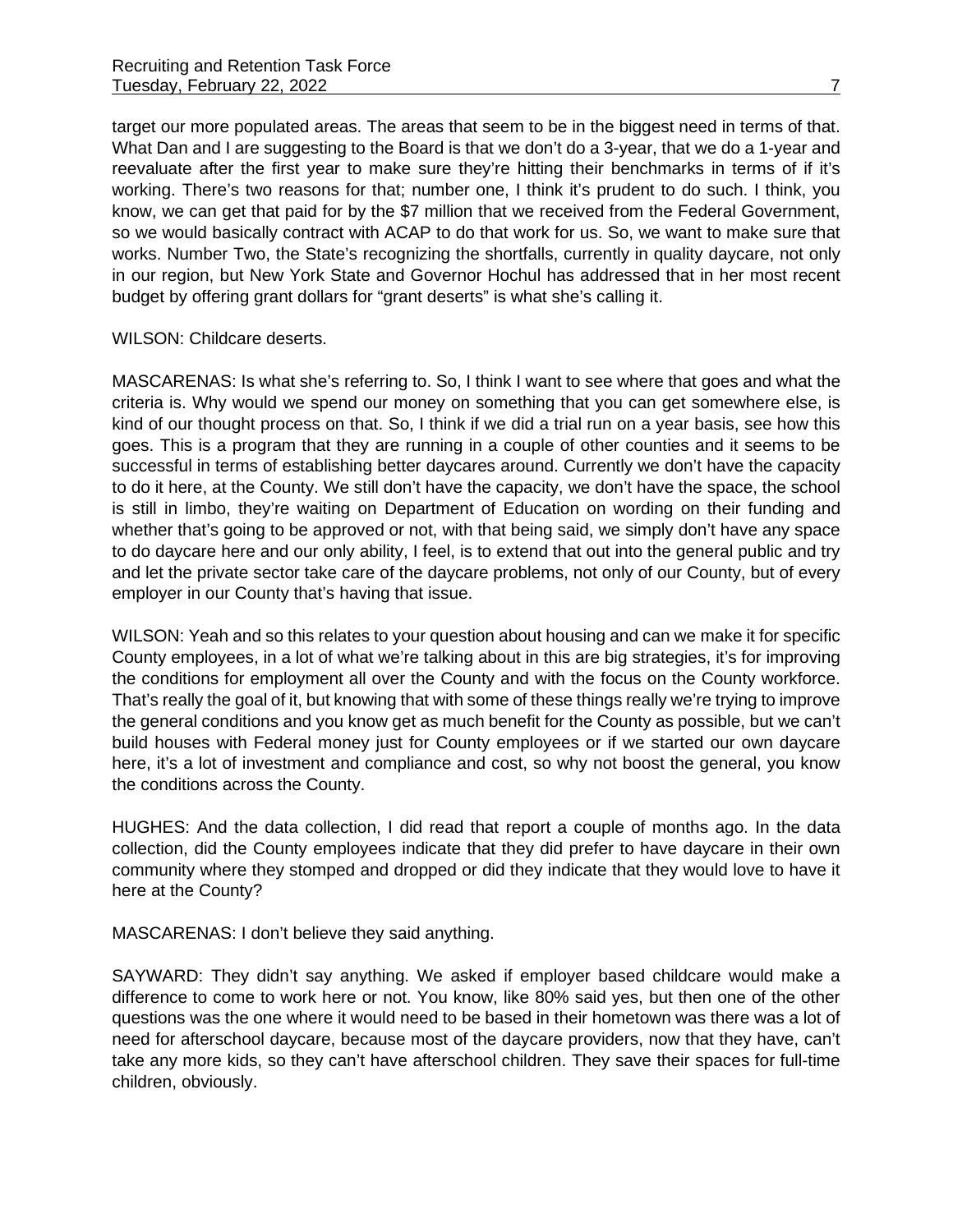HUGHES: Of course.

SAYWARD: So, that was the issue for not having daycare in your town, was mostly that.

WILSON: Thank you for that detail, because really having it closer to your home was key for the afterschool care.

SAYWARD: Afterschool and then full-time was here, they were okay with that.

WILSON: Or for early drop off.

MONTY: ACAP is looking for more funding for the afterschool program. Every year, every year we request, every year, every year, every year and it's so critical and the only thing that has happened is they cut us. They have taken programs from us, which the need is there and would help greatly and I think, going back to the daycare situation, I am just going to speak on what happened this year with our summer program where we opened it up to other communities and we stayed open until 5:30, basically and went from an average to 40 kids, granted it was two programs to 100 kids and parents were able to drop, we had employees here, we had people coming down from Chazy, West Chazy who worked in the area who dropped their kids here, because they knew they would keep them here, they were safe, we feed them twice a day and the program was such a success. So, I think if we could get a place here for, all employee based and we may not have enough kids to fill then you open it up to the people in the community and I think, as much as we don't want to take away from the people who are having their home based daycare centers, because we see that there's such a need for them. I think we're going to have a successful program if we can build that County base.

SAYWARD: I think you'll be as successful.

HUGHES: There's a whole wing of the school ready for that.

MASCARENAS: Yeah, they brought us on a walkthrough.

WILSON: Do you feel like the partnership with ACAP is a good first start to help community based and then see what happens with the school?

MONTY: ACAP would also, I don't mean to interrupt you, but ACAP would be happy to help you with a County based program.

DEZALIA: Would the ACAP program that you're talking about be income based in way? Could anybody could take their kid to this or?

MASCARENAS: Well, that's the issue.

DEZALIA: Because some of our County Employees won't qualify to bring their kids there.

PALMER: Yeah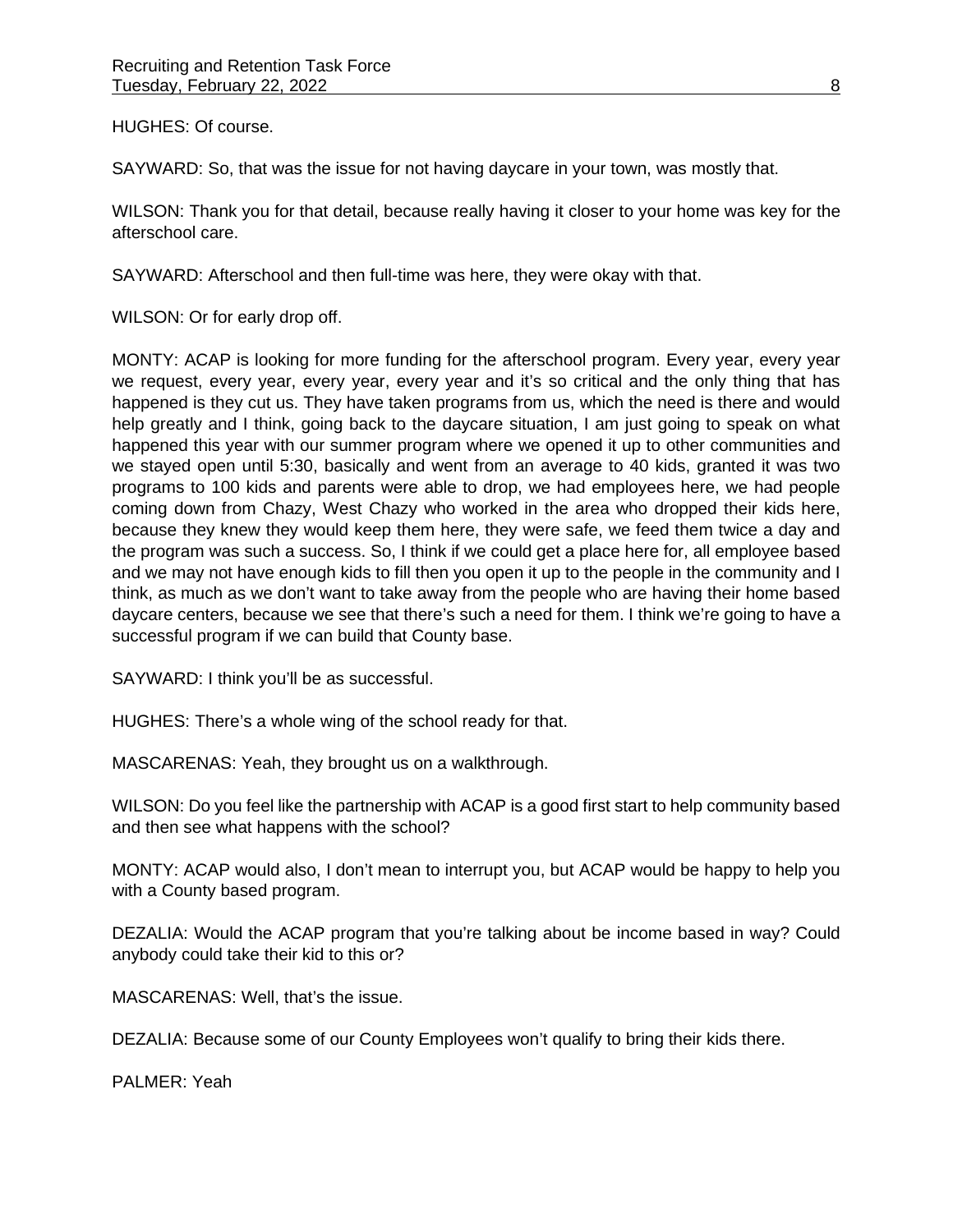MASCARENAS: That's going to bring your issue, yes. Is what we're really going to be contracting with ACAP to do is to increase capacity. We still have, we still lose our control over determining rates and those types of things.

WILSON: And eligibility.

MASCARENAS: That's the issue. Now, in DSS we have daycare subsidizes for those that qualify.

DEZALIA: What I mean is, our County employees will make too much.

MASCARENAS: For that subsidy?

MONTY: For the subsidize, but they can pay themselves.

PALMER: I think that's the point to try to make more of it available.

WILSON: Again, to the general conditions, because we, you know, we can't, the same with the housing, we can't prioritize a County employee, if we're accepting these funds. Yeah, so again, we're trying to make a more robust system across the County.

DEZALIA: Yeah, I get that, but if we're talking records and retention for here, we're still not offering more daycare for our people.

MASCARENAS: We're hoping that they'll get it by the increase capacity.

DEZALIA: Because others will come here and it will open it up elsewhere?

MASCARENAS: That's the thought.

WILSON: Well and that's the crux of this Committee, how much can we do to directly affect our workforce here to recruit and retain, but again, every town is struggling with these same issues, you know, the housing, childcare, workforce. So, we're using County workforce as the focus, but really we're doing countywide, you know, addressing this countywide. And I know like Willsboro couldn't run their summer program last year, because they got no staff. I'm worried about the same.

HUGHES: They figured something out.

MONTY: They ran a kind of program.

SAYWARD: A kind of program.

WILSON: But, not the traditional?

HUGHES: It was something.

WILSON: It didn't step in for daycare.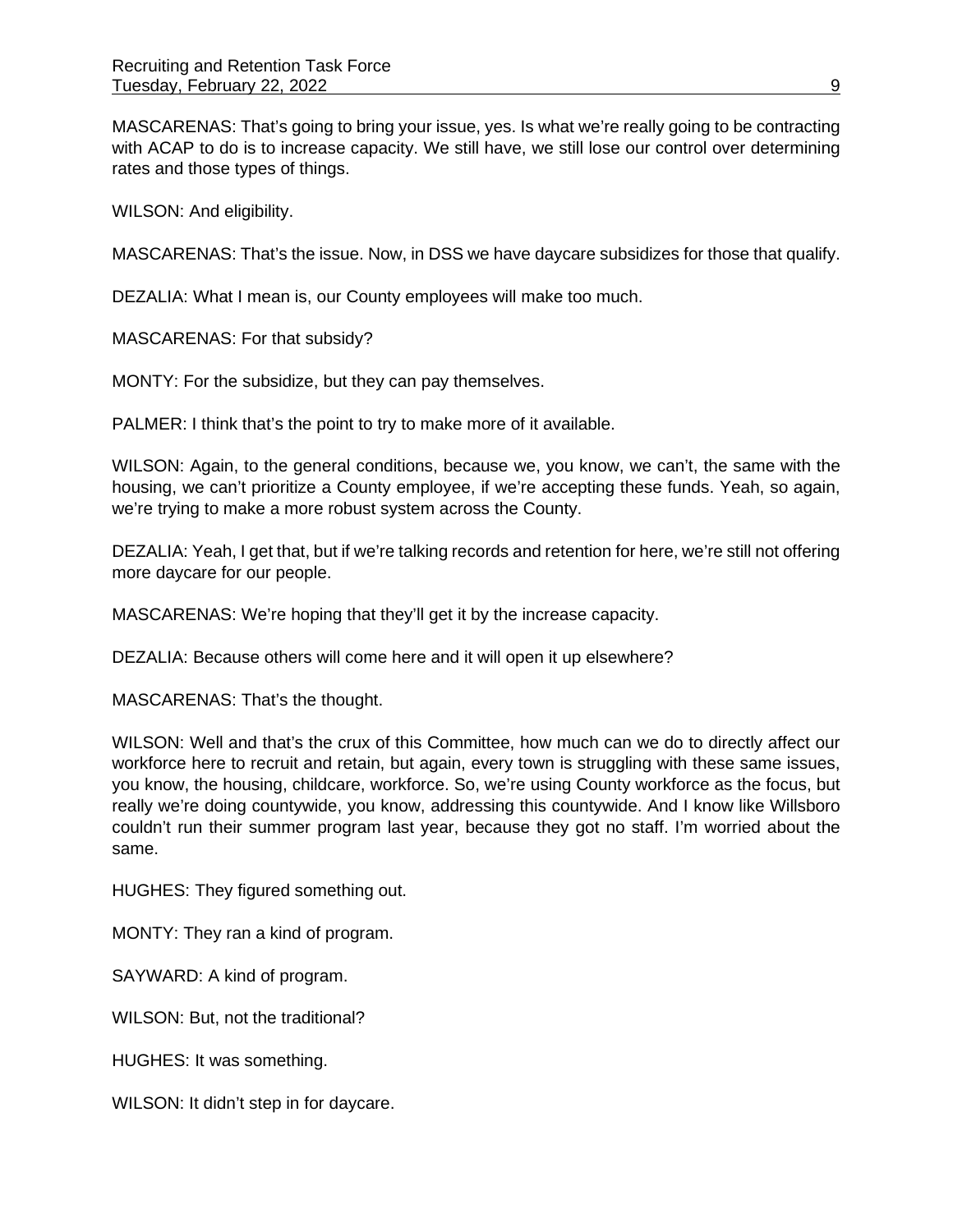SAYWARD: And it wasn't every day, it wasn't a full day.

MONTY: And for us to operate our program we had to hire kids from Willsboro, Essex, Moriah to find enough people to run, we did and stuff. We could have probably hired 4 more and taken on another 40 kids and they we're there, because we had a waiting list, 25 child waiting list for our program.

MASCARENAS: I can tell you that we have parents here that work here right now that have school aged children that are 5, 6, 7 years' old that are paying for daycare slots all year long just so they have one in the summer. So, that provider's getting paid for those 10 months without having to have that child step in their home.

PALMER: \$500.00 a month.

MASCARENAS: Just so they don't lose their slot for summer. That's how much need there is for daycare in our region.

WILSON: So, we're going to get into daycare more in-depth, this is a catchup meeting. Other issues that were identified in the original report that was adopted this fall were, working with, this is where it's more directly County; working with Personnel to do more marketing, sort of working with ROOST, they've been a good partner in this, how we package what we're offering. You know, ideas we can up with there to bolster that and the next meeting we can have Jen give us a little fill-in, because she's been doing a lot, already on that. But, that's a key thing. How are we reaching out in a way that markets not just the job, but the whole region, what we have to offer. So, if we do bolster housing, bolster childcare that feeds into that second issue, you know here's a map of where we're, you know where we've got childcare and here's a map or resources for finding housing. You know, so I think that's going to come together more as we work on these bigger issues.

North Country Community College has been working with, have they been talking with you about and some Department Heads about having their programs more available and having their enrollment specialist visit departments in the same way they would visit a high school, have a regular schedule, so that they can start tying in employees already here with furthering their education; which ties in with the succession planning, as well. How do we bring, get people more of a path upwards here and get them the resources to go up that path? So, these other pieces are more directly what can we do for our workforce and I talked to Joe Keegan last week and some of this, like changing scholarship requirements or aid eligibility runs through the State. They have very limited control over those things, but a lot of our employees are eligible for grant money through the State already, so having those, the recruitment, you know, the North Country Community enrollment people coming can help employees understand what they're already eligible for. So, you know the college is trying to help with that training and making it a place where you see a ladder up and Mike's done a lot with the succession planning to identify where those pathways are and where the needs are and just pulling it together in a strategy to think about. I'd never seen that before. So, having just a concept of a succession plan I think is something that we need, as Supervisors on different committees, we need to start enforcing with all the departments that where on that succession is, you know, you don't want to have gaps in your middle management and you don't want to have holes, you know nobody coming to step in to take on more responsibility.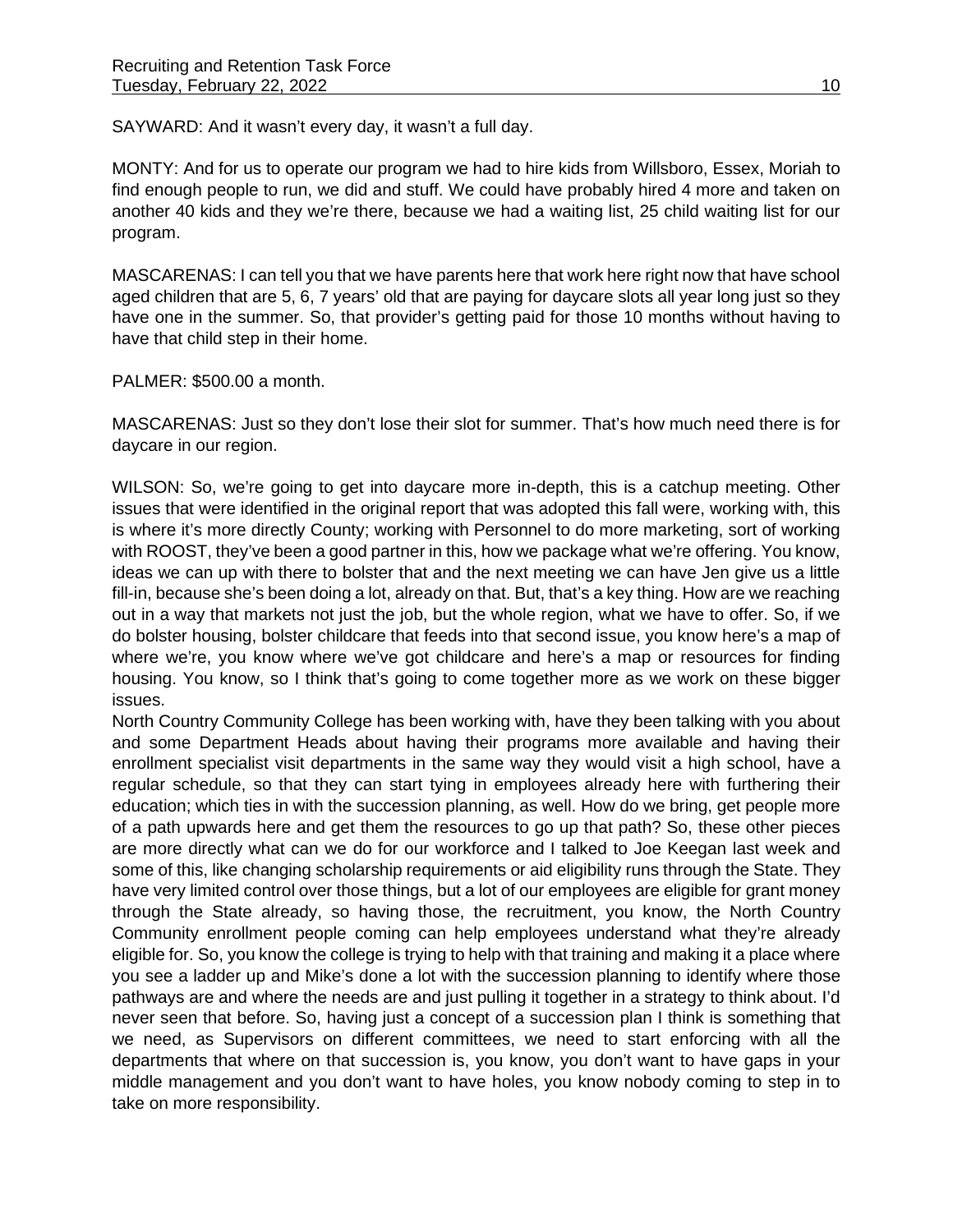MONTY: In the same vein of what you're speaking of. I think it's also important that Department Heads chime in to us, as to what helps them recruit. What's going to retain employees? Obviously, salary's going to be Number One, I believe for most departments and stuff. Our salary is kind of locked in and stuff within things that we can do. But what's going to recruit people to want to stay in Mental Health? What's going to recruit and want people to stay with Emergency Services? What's going to recruit and help people stay with Social Services? I mean and each one, we can make a blanket policy for County employees, but every department's different. Every department that we serve is different. That we really need to look at and I know we had, in one of the initial meetings we had someone suggest spa days, someone suggested things, those aren't to me aren't legitimate things that are going to, maybe they'll like it, but is it really going to appeal to them, because I get three spa days a year? You know, let's look at something that's going to have some foundation and I think the Department Heads need to kind of provide that to us. What's going to work to bring them to you? What's going to work to keep them with you? And go back and incentivize positions, you know here's a potential for you to continue your education and take the next step up. Things like this, I think they really need to be included in what we want to do.

MASCARENAS: You're right, Jim. Some of it comes back to the Department Head, what I've done in the last year is working our butts off to get help to places. Dan Palmer will tell you, Department Heads have never had to worry about recruitment and retention. They worry about their program and their service.

MONTY: Yup, understand that.

MASCARENAS: That's typically what a Department Head is concerned about in terms of operations and it's a lot of work. So, I've been to colleges, I go to North Country, I do, you know some individuals will ask me to come in, professors, and do different classes for their people, explain what we do in Human Services and those types of things. Lots of job fairs that we're going to and it's helped, it's increased our applicant pool, for sure. But, I think it getting the Department Heads involved and trying to take ownership of their own recruitment and retention is the key. So, what a better person to go tell you what the job's like then the highway worker that does it. Jim Dougan and I were talking about it, we need to go down to Champlain Valley Educational Services and meet with those kids. Those are your next group of workers and tell them what we have to offer, those types of things and what it actually means. A lot of those kids graduate and go right into private contracting, because that's what they know; right? They don't know that we even have this opportunity. Talk to guidance counselors, come visit us, do tours, come shadow us for a day, see what caseworkers, see what mental health professionals do, those types of things to garner interest. A lot of young people don't even know what we do unless they need us; right?

DEZALIA: On the job postings, can we put like the value of the benefit package? The job positing says you get \$17.10/hour, but your benefit is valued at this. I think a lot of people don't understand what else they get for a job here that they might not get elsewhere that pays them \$17.00/hour.

WILSON: Well and I think that's part of the marketing with these jobs, because we also should be marketing the area, you know? You know, if you want to relocate here, because you brought up the census, you know if you look at the census and you look at the age stratification, there's, we're losing the entry level workers, the early career age people and we're all, you know, we're getting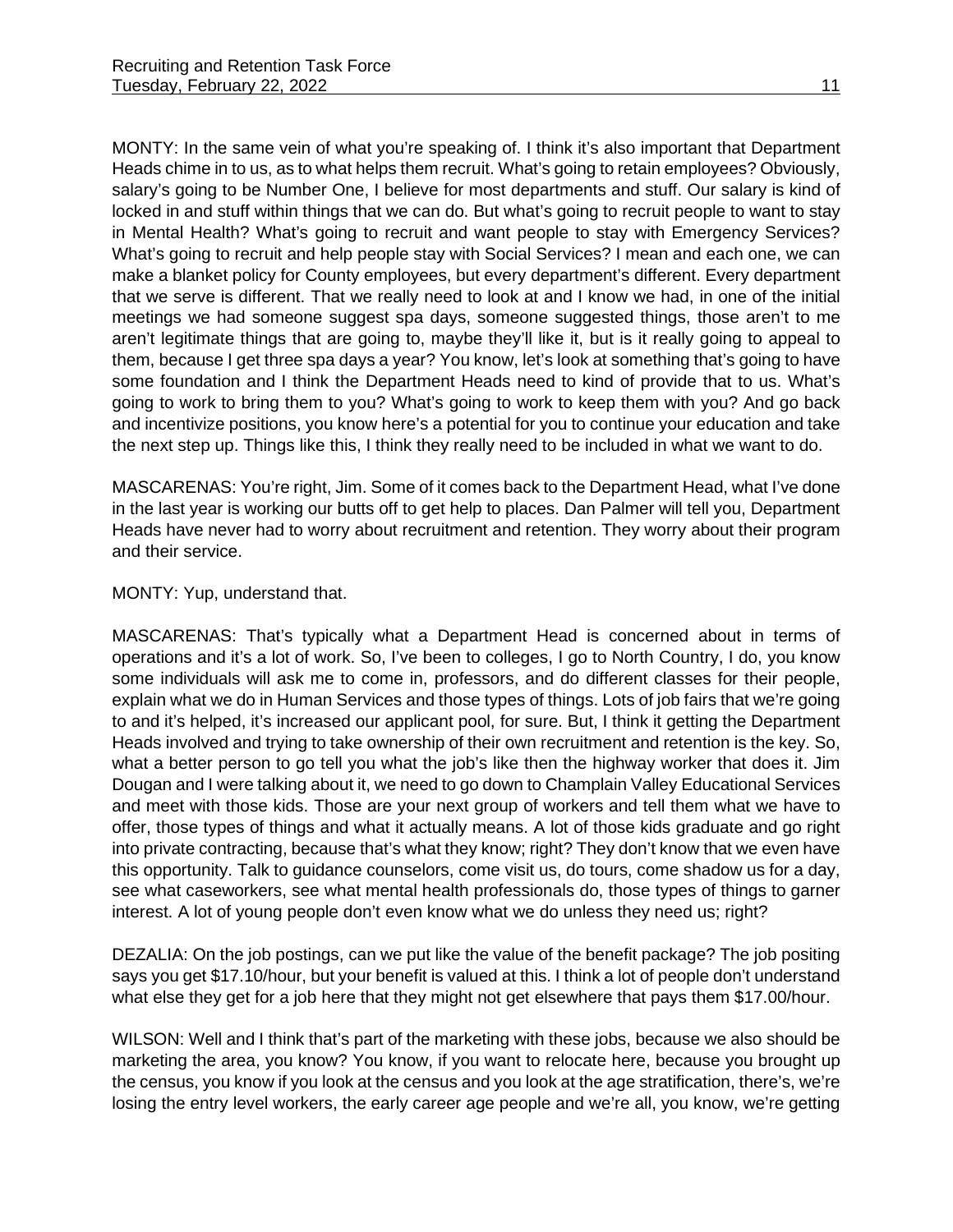an older demographic, people that are leaving the workforce. So, you know, some of our recruiting is going to have to look outwards and what makes it attractive to move here, you can buy a home in Lewis that's affordable, be close to work, have access to childcare, a path up. We're going to have to start thinking about things like that and doing more of the active recruitment. Like hiring people now has become a job, you know this past summer season I put more work into recruiting than I ever had to before by a million miles, just to get people and we've got to start thinking like that and really coordinating what's on there. What's going out to perspective employees. You know if you live in Lewis, you're close to work, there's daycare in the community, you've got walking trails at Thrall Dam, you can mountain bike in Etown, you know, we've got to start packaging the whole.

MONTY: The problem is in Lewis, the last 5 homes that sold have be to out of towners, second homes.

MCNALLY: For twice as much money as they were five years ago.

SAYWARD: Everywhere, everywhere, it's everywhere.

WILSON: And that's why we got to really follow up on the land bank ideas, support what towns are doing or what non-profits are doing in the County, because it's brutal. Yeah, we're not going to get people to relocate here for a \$60,000.00 project supervisor in DPW, that's a decent job, but if a house is \$500,000.00.

MONTY: I think to Mike's point on the job fairs, I know, Ken when you were next door and Rob was next door they had one every year and it was huge and I was working for the Governor's office then and I'd attend, I bet you I attended in the North Country, I probably attended least job fairs that were huge and they don't seem to do it, granted Covid has kind of cause a lot of that.

HUGHES: When I was over there, my guidance counselor did it the first year and got burned out and so I had no one to do it the second year, and I said I'm doing it, because I knew the value of it and we filled the gym and I worked my off for that and it was awesome.

SAYWARD: What if the County did a job fair, itself?

MASCARENAS: We did, kind of last year, we tried and I had people assigned.

SAYWARD: What if each department set up a little booth and this is what we do and this is what we have to offer.

MASCARENAS: Yeah, we did outdoors on the front lawn; which was actually kind of cool. We didn't do a great job, but for a starter I think we did okay and I absolutely think that's a good idea.

SAYWARD: You know I mean we could help, the Union could help set something up.

WILSON: And partnering with like North Country Community College who does them and is good at them and has two campuses in our County.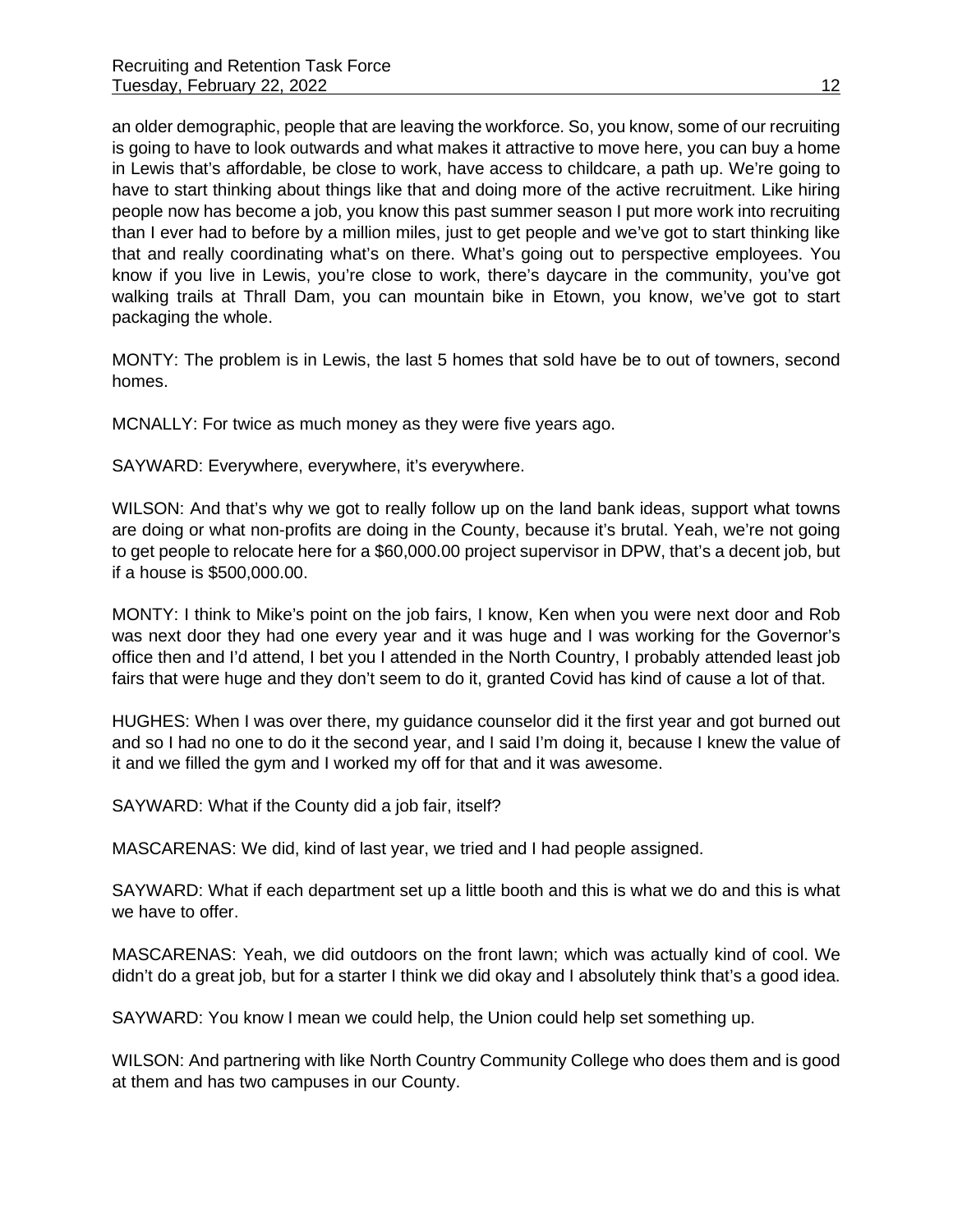HUGHES: That's a great idea.

WILSON: But, that brings up a question for me for this group, we have this report to go on, but how hands on to we want to be? Like do you want to volunteer to run job fairs or how hands on, what level of gradual detail does this Committee want to be involved on or how much focusing on the big picture? Because, all these issues; the housing, the childcare, the working with the College, working with Department Heads, those are going to take up time, too and you know, I kind of think if we leave Department Heads out of this we're totally missing the boat.

## MASCARENAS: Right

WILSON: But, at the same time if we don't make sure other Supervisors understand that this is a new demand on Department Heads. You know that we're asking them to not only run their program but now dedicate time to being out there trying to fill those empty desks or those empty trucks, it's going to be a change for Department Heads, too, I big change and you know that's something that we as a group should continue to talk about and we might even actually have to do something a little bit more formal, you know what is it, but we may need to give some guidance and training to support Department Heads to get them to do this effectively. That might be something that this Committee could do that would, you know could start changing the, you know the grassroots level here. I don't know.

MCNALLY: I would guess and I could be wrong, I was a couple years ago, probably most of the employees that we get are familiar with someone that already works here and probably our best recruitment is the actual employees themselves. A lot of companies how, I work part time for Target, they have a referral program. So, you work for the County and you like your job and you say, hey listen, anybody, if you can get somebody that wants to come and work for us, maybe you'll get a \$500.00 stipend, if they last 6 months and I think we're missing an opportunity and it could be a small stipend that may promote that, hey, I got a friend that's looking for a job, but they're not really sure that they want to come to the County, but you say, you know, if you come to the County, you're going to like it, plus I get another \$500.00.

WILSON: So, this is the kind of thing that we should keep talking about, because that's a good hand's on.

MCNALLY: I don't know where the money would come from, but I think our best salespeople maybe the employees or the happy employees, because, one, they do live here in the community or they live in the surrounding communities that do come here, so they know people.

MASCARENAS: I can tell you that's how I get a lot.

MCNALLY: So, Wendy says to one of her friends, I think I'm thinking about going back and getting a job, and she says, hey, listen, you should come and work for the County, we've got some good benefits and everything, do you? And we send \$500.00, that's what they do, all the time, all over the place, the referral program.

PALMER: I like that idea.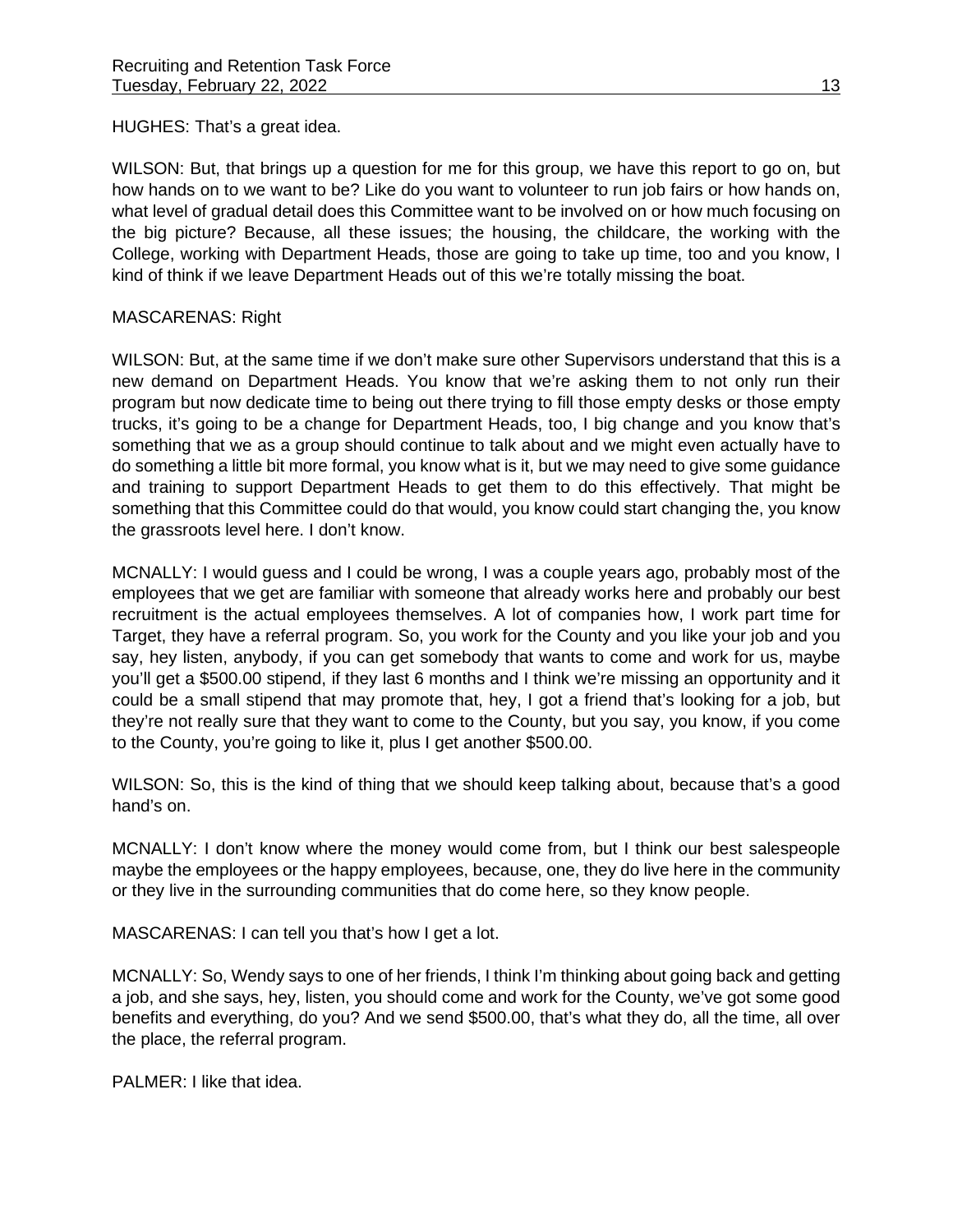WILSON: So, to keep things moving here, because we can talk for the rest of the day. Our next meeting is March 7<sup>th</sup>, we're going to have ACAP talking to us about daycare and supporting how we're going to support that program. I think we should follow up on Steve's idea. At that next meeting, you said you thought it was going to take most of the time to talk about?

MASCARENAS: I would think so, Alan goes pretty in-depth in terms of the data and supporting how it and actually when you see our information, you're going to be like, oh, we're worse off than most of the State in terms of the amount of places that we've lost over the last handful of years and what the need actually is. So, I mean it's all going to be up to what you have for questions. My guess is, is he going to take 15-20 minutes to do a presentation type thing and then.

MONTY: Like you say, I think it depends on how in-depth.

MASCARENAS: Yeah and then open it up to you guys for questions on how the operations will happen.

MCNALLY: And along that daycare, you know adult daycare seems to be…

MASCARENAS: That's a huge problem.

MCNALLY: I mean my wife doesn't work, she has to go to her mother's three times a day, because there is no adult daycare where she can drop her off.

MONTY: Well, they did try and run a, adult day care, several years ago at the Social Center and stuff.

MASCARENAS: Yeah

MONTY: And that didn't pan out, because there was not enough interest, so they ended up taking it to Clinton County.

MCNALLY: But, that changes as the population continues to age, that could be very popular right now.

DEZALIA: And you're lucky that your wife doesn't work, so that she can do that. Otherwise you would really be trying to figure something out.

WILSON: So, to keep things moving though, to keep things moving. So, the next meeting is going to be dedicated to childcare, looking at the use of County ARPA funds, looking at this very specific, but the following meeting, do we want to try and pick up some of these threads of, what did we just call that?

DEZALIA: Referral program, employee referral program.

HUGHES: Is daycare ARPA?

PALMER: I talked to the auditor's.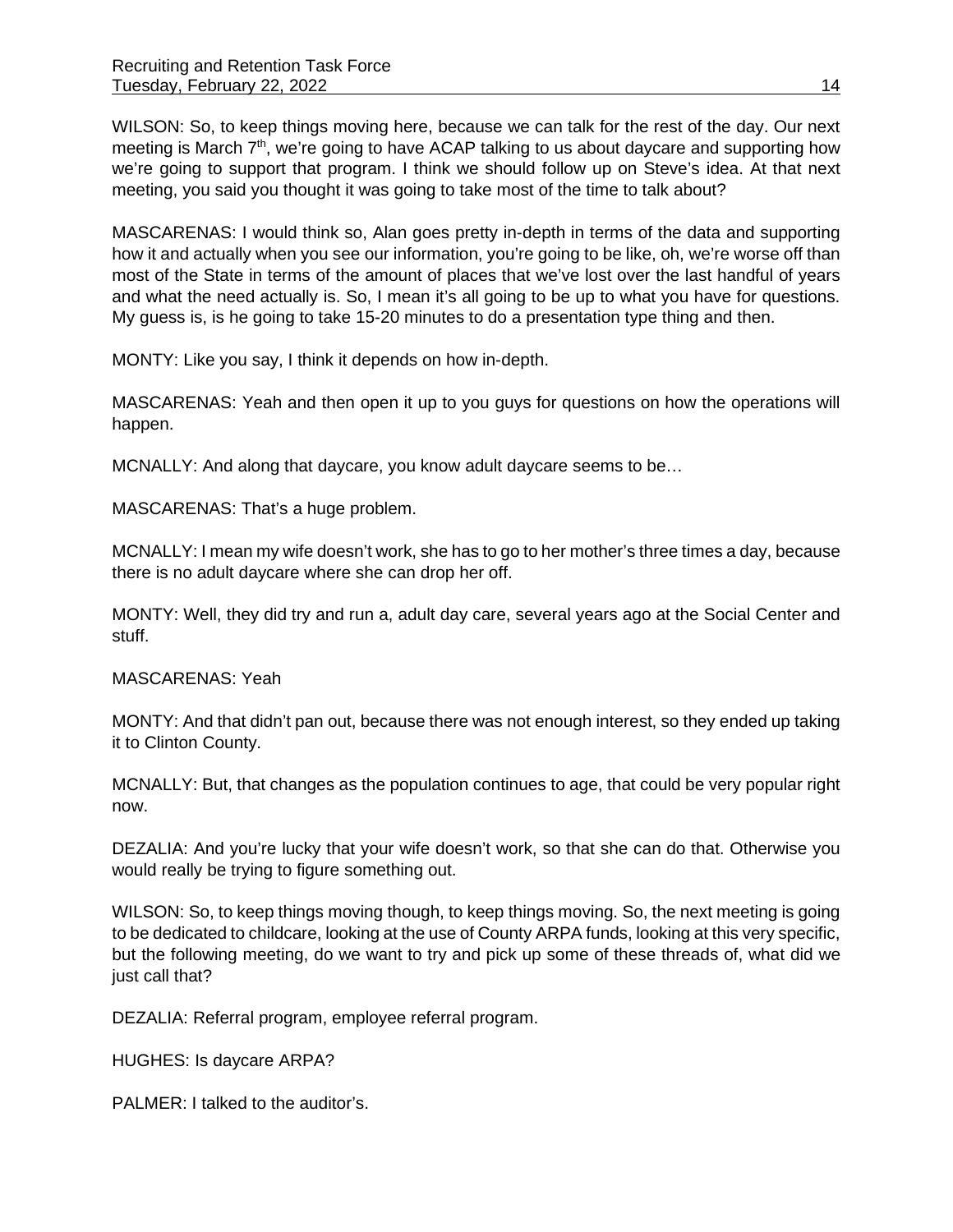HUGHES: If the County wants to do a job fair, I would organize that, at some point. I would volunteer my time to do that.

MASCARENAS: I think that would be a great thing to do in the spring and I do like the front lawn idea, you can see us.

HUGHES: I am scared about the front lawn, because it could be a washout. I would want to do it over at the gym. I would want to ask Boquet Valley to use their gym.

WILSON: So, we could talk about that.

HUGHES: And you guarantee it, would have to know what the budget would be for it, you know balloons, signage, food, drink, things like that.

WILSON: So, we'll talk about that some more.

DEZALIA: Advertise at all the schools.

HUGHES: Oh, yeah, absolutely. We can knock that out of the park.

MASCARENAS: Tracy could help, too.

MONTY: I mean they were phenomenal, because they invite so many different vocations, it's not just, they invited some colleges, so there was some educational aspect to it, but they also invited the services, NYSEG, EMS people were there.

HUGHES: Local small businesses, excavators, things like that.

WILSON: So, if we put one more thing on our agenda; should it be housing related or following up on the Department Head piece about starting to put together some standards, some expectations and then how we're going to support Department Heads? Like do we want to follow up and then if we're going to do a job fair, do we want Department Heads involved in it? I'm looking for feedback of what we should be focused on.

DEZALIA: I think if there's a job fair and if we have departments that have openings, whatever department has an opening, somebody should be there, whether it's an employee or they could send their best employee over there to say, we've got 3 opening in our department.

MONTY: I think the Department Head thing should be on that more than the housing, because we're still on infancy stage.

HUGHES: I agree with you on the housing, that needs to wait a little bit.

WILSON: So, with the Department Heads the items I'm identifying, is this need to become part of their…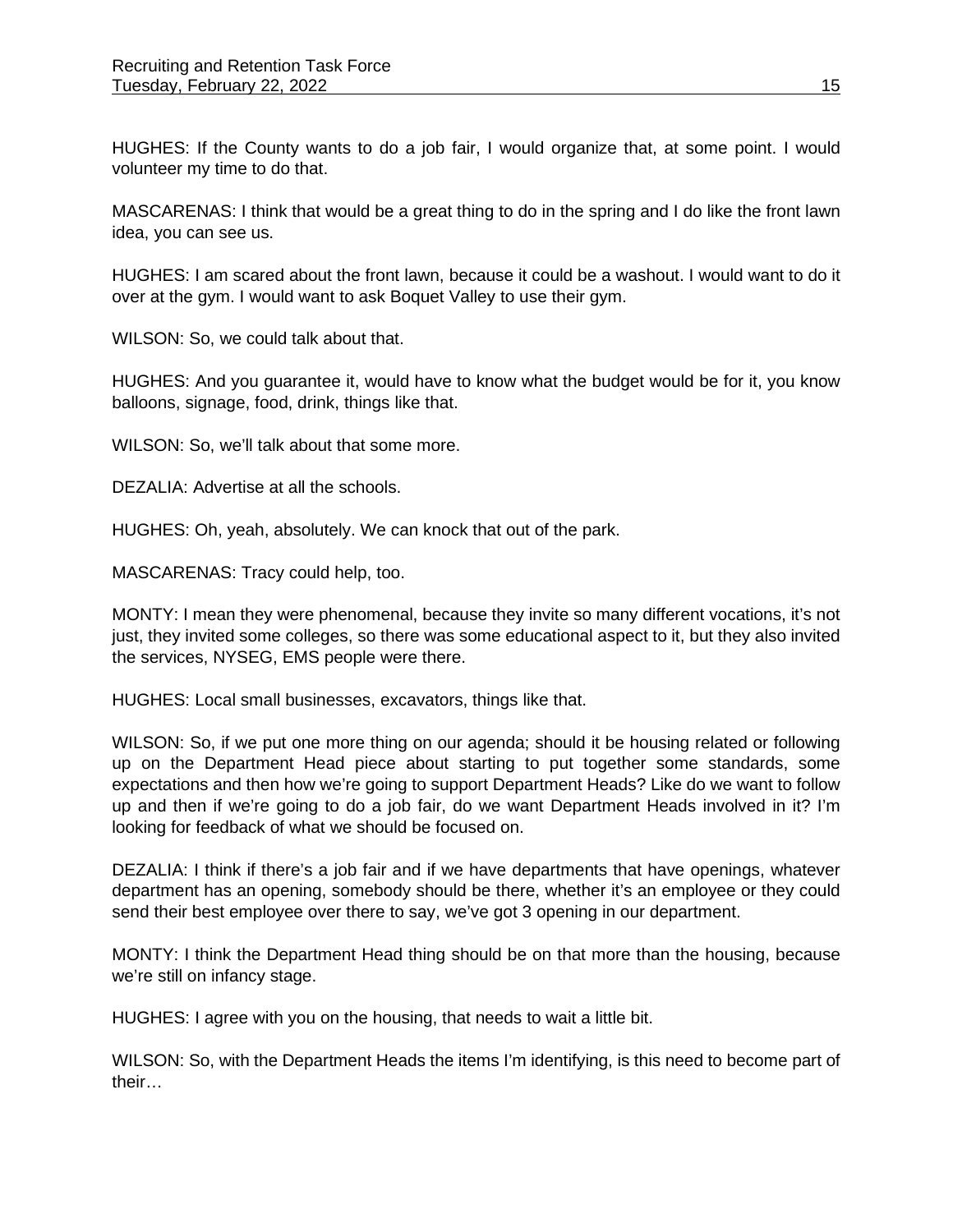MASCARENAS: Normal practice. WILSON: Yeah

MASCARENAS: Like even if you don't have opening, you know a caseworker needs a bachelor's degree, so I need to be able to start getting into school systems. I need to talk to those kids, tell them what career paths that they need to go down, whether I have an opening today, doesn't mean I might not in four years; right? I need to be proactive in trying to plan for those vacancies.

HUGHES: Educating them on what they need to do in order to get there 4 years from now, when there is a vacancy.

MCNALLY: I think the referral program is going to be really successful. I think it is, because I think it puts the sales people right in contact with people that live here that know people and I think it's going to be really successful.

MONTY: Don't doubt that, but think about where you want to get the funding from.

PALMER: I almost think you could push that through ARPA.

MONTY: Could you?

PALMER: I almost think so.

DEZALIA: Anything that promotes recovery, if we can fill our positions that's going to promote recovery.

HUGHES: It's lost jobs from, because of the virus.

WILSON: So, what I have for the meeting following our childcare one with Alan is the referral program, job fair and setting up more of an in-depth, I don't know what we're going to call it, standard or expectation for Department Heads and not just, we want you to this, but here's the resources we're going to give you to do it.

MASCARENAS: Well, maybe you can even come to a Department Head meeting.

WILSON: Yeah, yeah

MASCARENAS: Or Dan and I could certainly do it, too, but as the Chairman.

WILSON: Yeah, I would be happy to do that.

SAYWARD: One other thing that I wanted to bring up is the Union, I know that this isn't something that probably, I sent you and Dan and Shaun an email before I sent it out, I didn't want to send it out, but the Union, in the last month, has been working really hard on Tier 6 retirement. It's becoming a very large issue for recruitment and retention or employees. It's terrible. So, they've been working really hard and they're getting ready to shove a lot of CSEA money at trying to get it changed. So, I just wanted you guys to be aware of that. They're going to try and help in some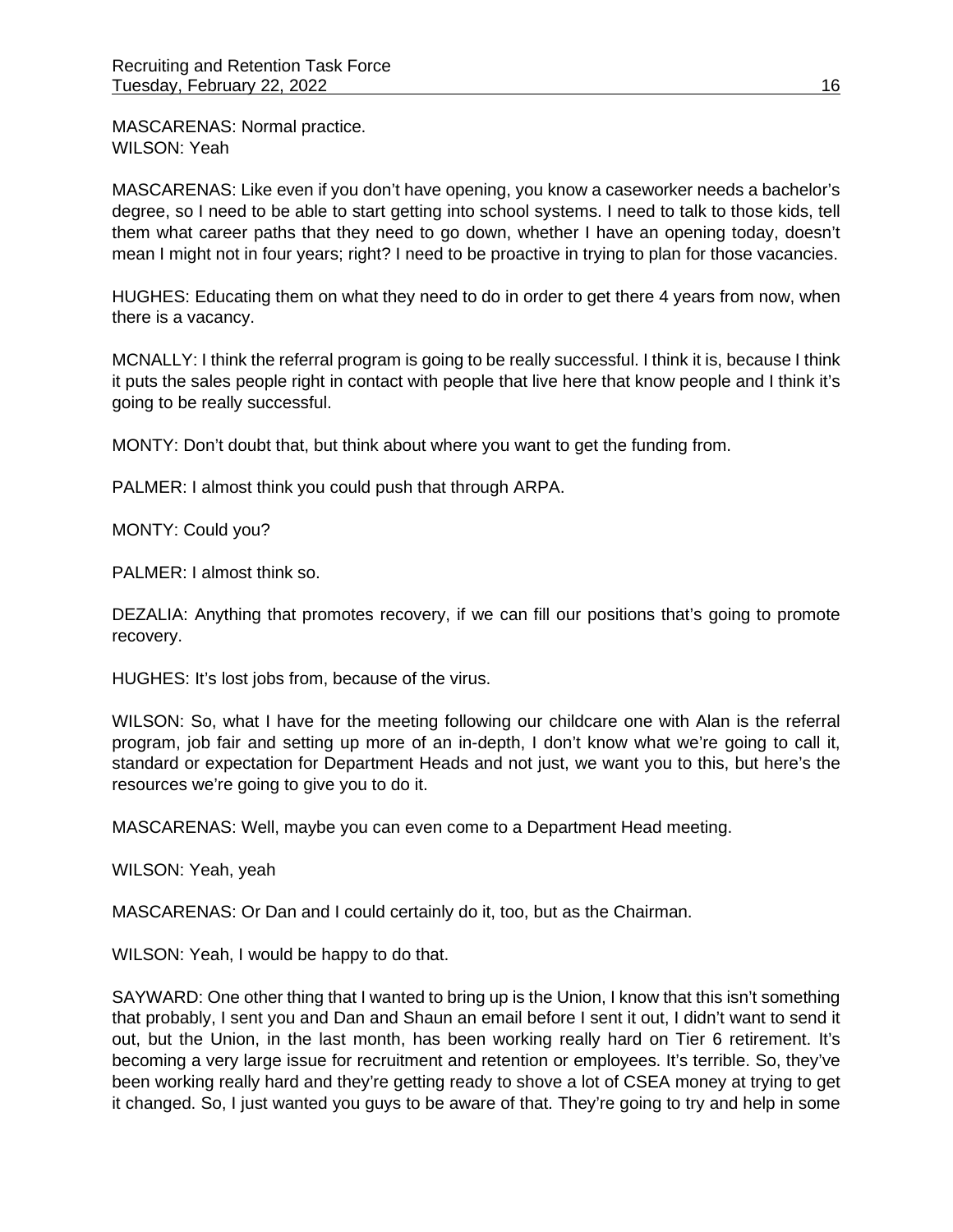way to get it fixed, but if you guys look at the email I sent you, it's just a little start, but for people to send letters to, like Dan Stec and Matt Simpson and be like, there's a big issue and we need to get it changed. I don't know what the change is going to be. We have another meeting in a couple of weeks, what they're going to be asking for, but that is also a big issue with recruiting of employees. The retirement was really good and now it's not so great.

HUGHES: How long as Tier 6 been a thing?

MASCARENAS: 3 years - 4 years?

SAYWARD: I was going to say 2 or 3.

MCNALLY: I'm not familiar with Tier 6, but I heard there is some good parts to that retirement, not so much, you can invest money somehow.

PALMER: You can contribute, just like a 401. I mean it's the same kind.

MCNALLY: Is there a match on that?

HUGHES: You've got to work until you're 70?

MASCARENAS: Your percentages are way lower, you're paying for your life, where Tier 3 were what, 10 years and then you never paid again?

PALMER: Tier 4.

SAYWARD: Tier 4 you're vested after 10.

PALMER: And you don't have to contribute.

WILSON: So, do you feel like you're up to speed, Meg?

WOOD: I think so.

WILSON: Ken?

HUGHES: Yeah, I'm running a job fair.

WILSON: So, we got a couple of meetings planned out, making real process. I'll talk to you about maybe coming to a Department Head Meeting, maybe I'll do that after we have a meeting, so we have a more clear idea.

PALMER: It's always the second Wednesday of the month.

WILSON: Let's talk briefly about Larry Reagan, again, just following up, maybe getting him to come to meeting down the road, so we can pick up on the housing.